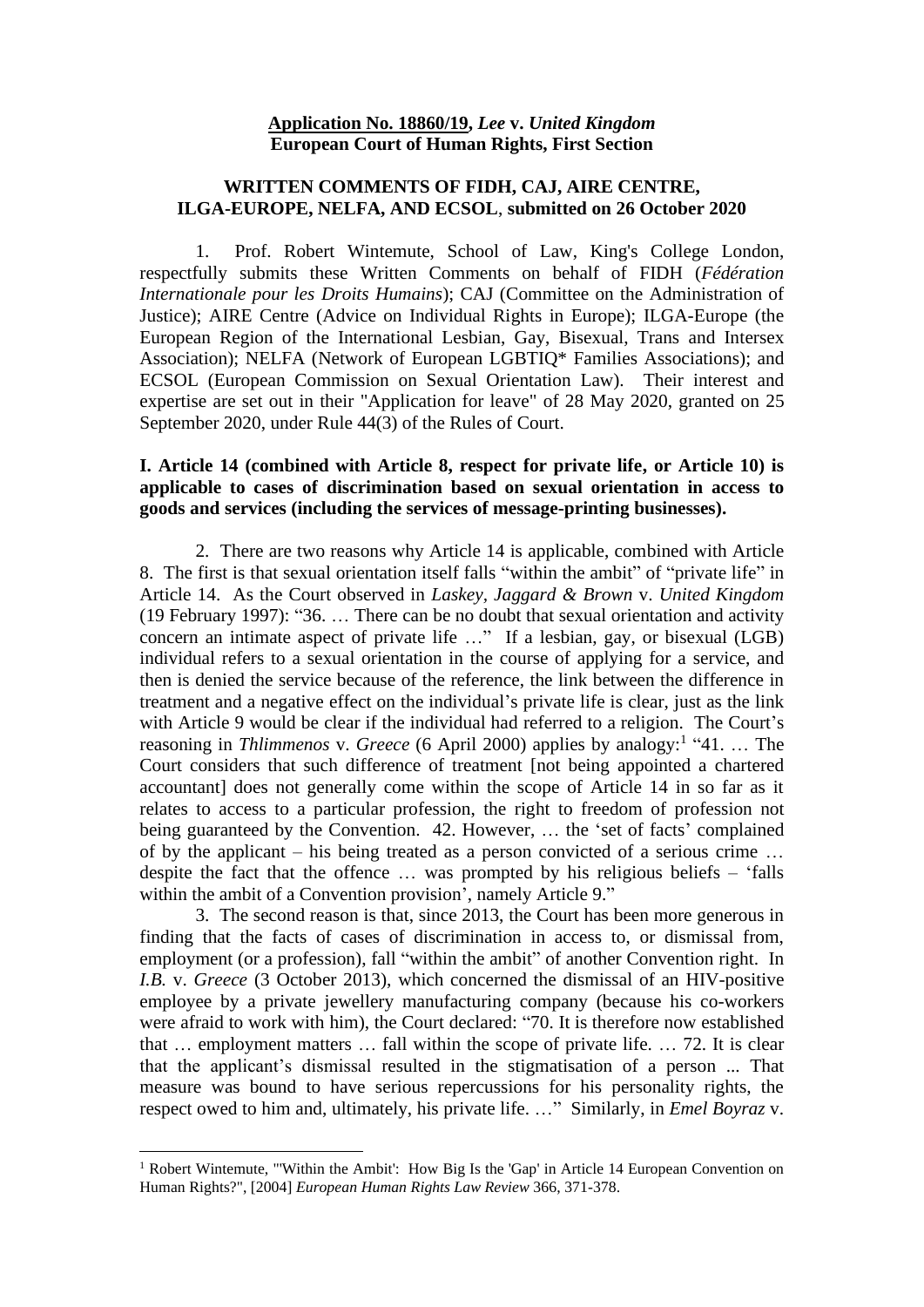*Turkey* (2 December 2014), which concerned the dismissal of a female employee by the state-run electricity company (because she was not a man who had done military service), the Court held: "44. … the concept of 'private life' extends to aspects relating to personal identity and a person's sex is an inherent part of his or her identity. Thus, a measure as drastic as a dismissal from a post on the sole ground of sex has adverse effects on a person's identity, self-perception and self-respect and, as a result, his or her private life. … [T]he applicant's dismissal on the sole ground of her sex constituted an interference with her right to respect for her private life (see, mutatis mutandis, *Smith & Grady* v. *United Kingdom* …)." The same reasoning applies to a refusal of a service because of the customer's sexual orientation, or a sexual orientation mentioned in the customer's message.

4. In the alternative, Article 14 is applicable combined with Article 10, when the goods or services refused fall "within the ambit" of freedom of expression.

#### **II. Article 14 clearly imposes a negative obligation on public authorities not to discriminate in access to goods and services on the basis of sexual orientation.**

5. It has been clear since *Smith & Grady* v. *United Kingdom* (27 September 1999) that Article 14 (combined with Article 8) imposes a negative obligation on public authorities not to discriminate in access to, or dismissal from, employment on the basis of sexual orientation. Although the Court found a violation of Article 8 in *Smith & Grady*, probably because of the armed forces' intrusive questioning about the applicants' sexual lives (and the absence of any prior case law on Article 14 in relation to sexual orientation), the Court could easily have found a violation of Article 14 (combined with Article 8). There was clearly direct discrimination based on sexual orientation, because heterosexual individuals were allowed to serve in the armed forces, while lesbian, gay, and bisexual individuals were dismissed.

6. Indeed, in *Emel Boyraz* (above), which involved direct sex discrimination in employment, the Court cited *Smith & Grady*, a case of direct sexual orientation discrimination in employment, in support of its conclusion that Article 14 was applicable (combined with Article 8). Similarly, if *Thlimmenos* (above), had involved direct discrimination based on religion in employment ("a Jehovah's Witness may not be appointed a chartered accountant"), there would obviously have been a violation of Article 14 (combined with Article 9), without extending Article 14 to persons in different situations. And if, hypothetically, a Council of Europe member state excluded from the civil service persons of Jewish or African racial or ethnic origin, there would be a serious violation of Article 14 (combined with Article 8).

7. There is no reason not to apply the Court's case law on access to employment or a profession to access to goods and services.

## **III. Article 14 also imposes a positive obligation on the legislature or judiciary to provide legal protection against discrimination in access to goods and services on the basis of sexual orientation, both in the private sector and in the public sector.**

8. The novel question presented by this application is whether or not Article 14 imposes a positive obligation on the legislature or judiciary to provide legal protection against discrimination in access to goods and services on the basis of sexual orientation, both in the private sector and in the public sector. To date, the Court has no case law on this question, because this is the first application to reach the Court involving discrimination based on sexual orientation in access to private-sector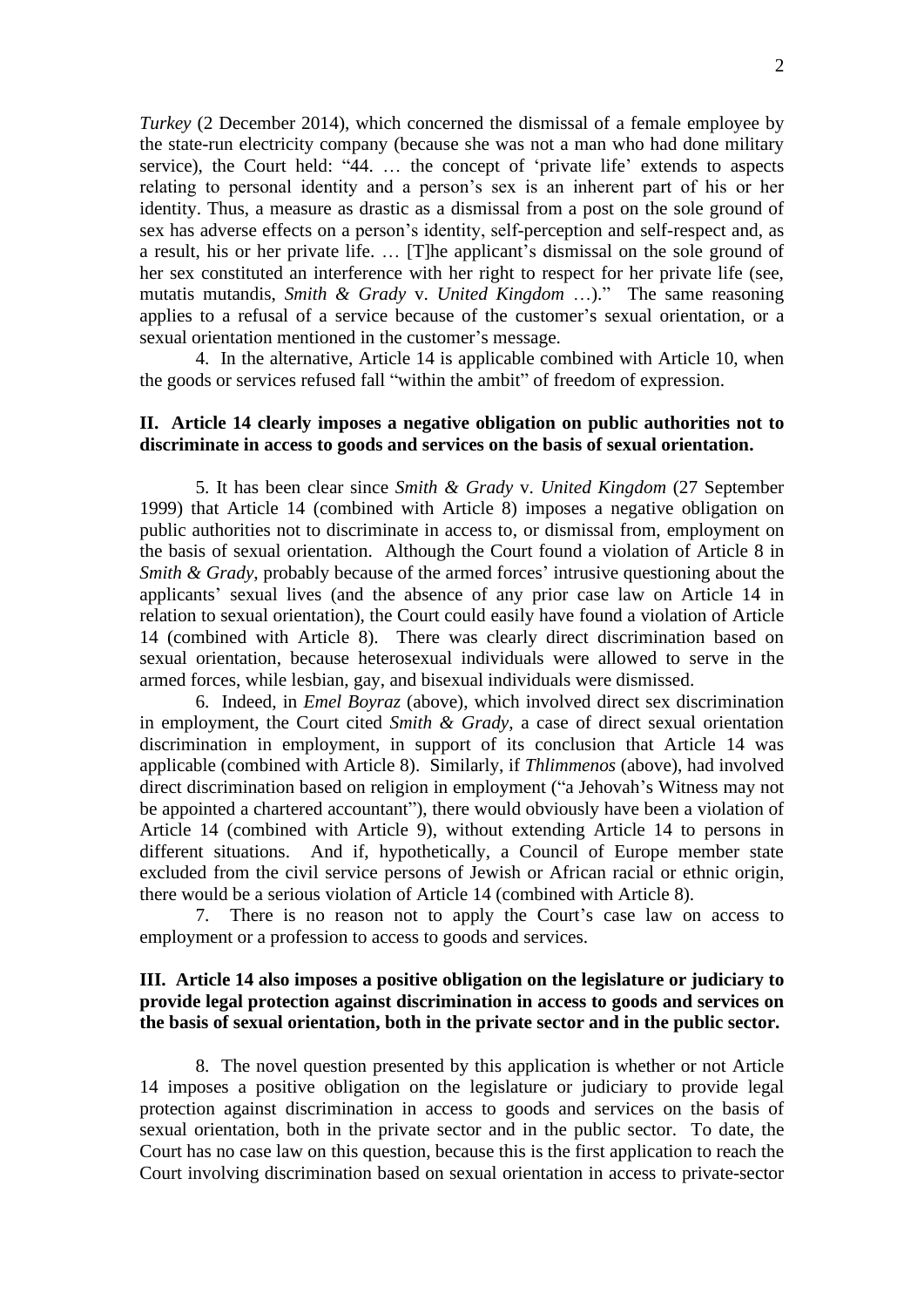goods and services. However, the 4 November 2000 Explanatory Report to Protocol No. 12 provides guidance as to how Article 14 should be interpreted (emphasis added): "26. … [I]t cannot be totally excluded that the duty to 'secure' under the first paragraph of Article 1 [of Protocol No. 12; for Article 14, 'shall secure' appears in Article 1 of the Convention] might entail positive obligations. … [T]his question could arise if there is a clear lacuna in domestic law protection from discrimination. … [A] failure to provide protection from discrimination in … relations [between private persons] might be so clear-cut and grave that it might engage clearly the responsibility of the State … 28. … [A]ny positive obligation in the area of relations between private persons would concern, … relations in the public sphere normally regulated by law, for which the state has a certain responsibility (for example, … access to restaurants, or to services which private persons may make available to the public such as medical care or utilities such as water and electricity, etc) …"

9. There is no reason not to interpret Article 14 with regard to positive obligations in the same way as Protocol No. 12, just as the Court has interpreted the term "discrimination" in Protocol No. 12 in the same way as the term "discrimination" in Article 14: *Sejdić & Finci* v. *Bosnia and Herzegovina* (22 December 2009), para. 55. Such an interpretation would be entirely consistent with the Court's case law regarding dismissal from, or other discrimination in, privatesector employment under Articles 9, 11, and 14 (combined with Article 8 or 11).

10. In *Danilenkov* v. *Russia* (30 July 2009), the applicants suffered various kinds of discrimination in their employment by a seaport company (it was not necessary to decide whether or not their employer was state-controlled), including being made redundant and dismissed, because of their membership of a particular trade union. The Court ruled: "123 … Article 11 … obviously includes a right not to be discriminated against for choosing to avail oneself of the right to be protected by a trade union ... Thus, the totality of the measures implemented to safeguard the guarantees of Article 11 should include protection against discrimination on the ground of trade union membership which … constitutes one of the most serious violations of freedom of association, capable of jeopardising the very existence of a trade union … 124. … States are required under Articles 11 and 14 … to set up a judicial system that ensures … effective protection against anti-union discrimination." Applying this principle to the facts, the Court concluded: "136. … [T]he State failed to fulfil its positive obligations to adopt effective and clear judicial protection against discrimination on the ground of trade union membership. … [T]here has been a violation of Article 14 … taken together with Article 11."

11. The Court applied its reasoning in *Danilenkov* (without citing *Danilenkov*) in *Redfearn* v. *United Kingdom* (6 November 2012), in which the applicant had been dismissed by his private-sector employer (even though there had been no complaints about his conduct at work), after he was elected to Bradford City Council as a representative of the racist British National Party. Because he had been employed for less than one year, UK legislation did not permit him to claim unfair dismissal. The Court found that the UK had breached its positive obligation under Article 11 (and that it was not necessary to examine Article 14): "43. … [T]here is … a positive obligation on the authorities to provide protection against dismissal by private employers where the dismissal is motivated solely by the fact that an employee belongs to a particular political party  $\dots$  57.  $\dots$  [I]t was incumbent on the [UK] to  $\dots$ protect employees … from dismissal on grounds of political opinion or affiliation ..."

12. *Eweida* v. *United Kingdom* (15 January 2013) was not analysed as a case of discrimination, but could have been, because the first applicant's private-sector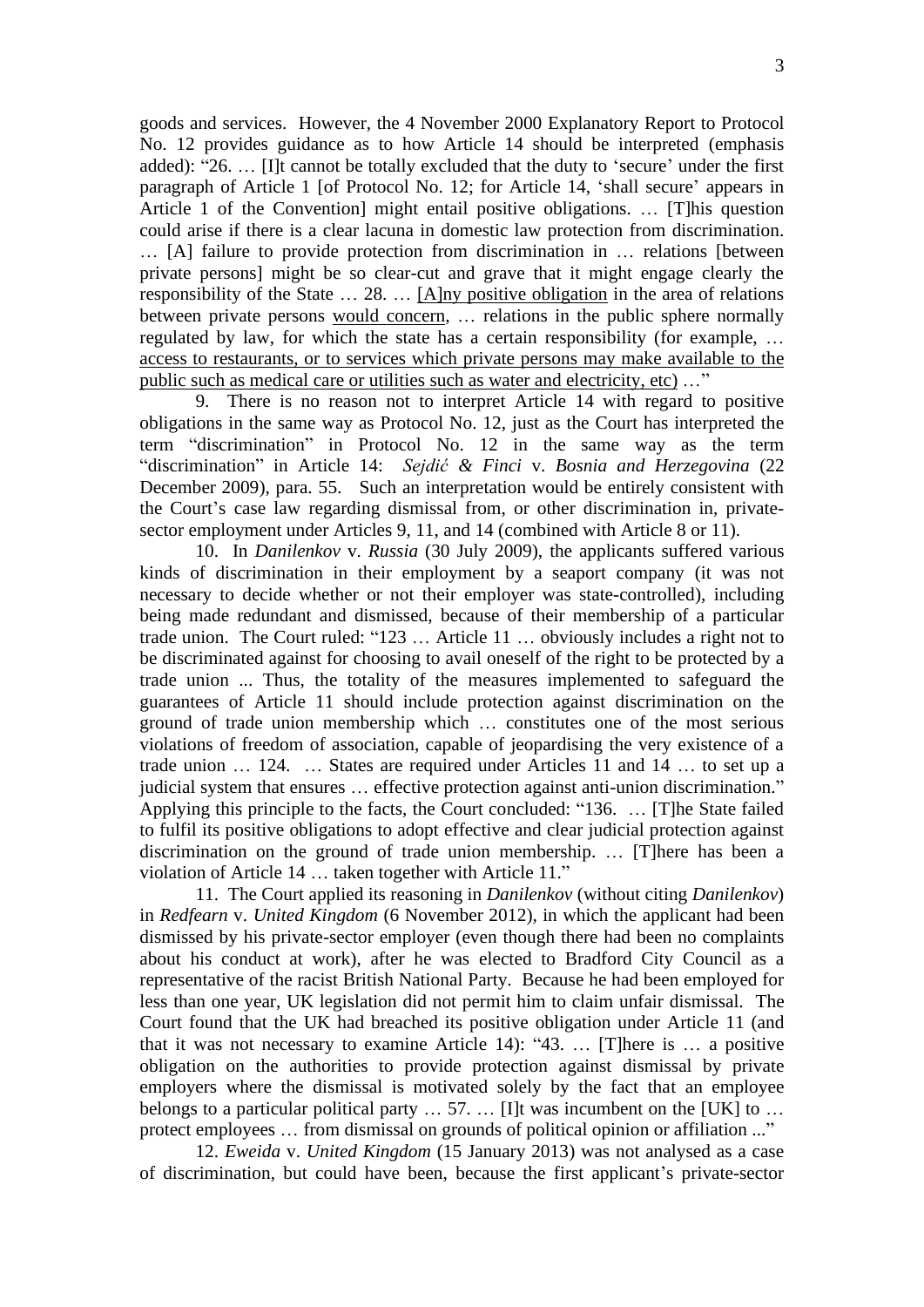employer had discriminately directly on the basis of religion: employees were permitted to wear or display Jewish, Muslim, or Sikh clothing or symbols, but not a Christian symbol (a small cross).<sup>2</sup> The Court held that: "91. ... the refusal by British Airways … to allow the [first] applicant to remain in her post while visibly wearing a cross amounted to an interference with her right to manifest her religion. Since the interference was not directly attributable to the State, the Court must examine whether in all the circumstances the State authorities complied with their positive obligation under Article 9; … whether Ms Eweida's right freely to manifest her religion was sufficiently secured within the domestic legal order … 94. … There was no evidence that the wearing of other … items of religious clothing, such as turbans and hijabs, by other employees, had any negative impact on British Airways' brand or image. … 95. … [T]he domestic authorities failed sufficiently to protect the first applicant's right to manifest her religion, in breach of the positive obligation under Article 9. ..."

13. Finally, in *I.B.* v. *Greece*, the Court found: "91. … that the applicant was discriminated against on the basis of his health, in breach of Article 14 … taken in … with Article 8." This conclusion implies breach of a negative obligation not to discriminate, whereas it would have been consistent with *Danilenkov*, *Redfearn*, and *Eweida* to find a breach of a positive obligation (on the Greek legislature or judiciary) to provide legal protection against discrimination to HIV-positive persons.

14. From *Danilenkov*, *Redfearn*, *Eweida*, and *I.B.*, it is clear that the Court has imposed positive obligations on Council of Europe member states (through their legislatures or courts) to protect private-sector employees against discrimination because of their membership of a trade union or a political party, or a manifestation of their religion, or their being HIV-positive (their health or disability). What varies in these four judgments is whether the positive obligation was imposed under a single Convention Article (9 or 11), as in *Eweida* and *Redfearn*, or under a combination of Article 14 and another Convention Article (8 or 11), as in *I.B.* and *Danilenkov*. There is no reason not to apply the reasoning in these four judgments to access to goods and services made available to the public by private-sector businesses.

## **IV. Discrimination in access to goods or services offered by a private profitmaking business to the public is not a "dispute[] of a purely private nature".**

15. In *Pla & Puncernau* v. *Andorra* (13 July 2004), the Court observed: "59. Admittedly, the Court is not in theory required to settle disputes of a purely private nature. That being said, in exercising the European supervision incumbent on it, it cannot remain passive where a national court's interpretation of a legal act, be it a testamentary disposition, a private contract, a public document, a statutory provision or an administrative practice appears …, as in the present case, blatantly inconsistent with the prohibition of discrimination established by Article 14 ..."

16. Similarly, the Court cannot "remain passive" where national legislatures or courts breach their positive obligations under Article 14 by failing to provide protection against discrimination based on sex, race, religion, disability, sexual orientation, etc, in access to employment or to goods and services made available to the public. The Court did not "remain passive" in the disputes between private parties in *Danilenkov*, *Redfearn*, *Eweida*, and *I.B*. (III. above), which were all decided after *Pla*. Nor did it do so in the dispute between a private landlord and a private tenant in

<sup>&</sup>lt;sup>2</sup> Robert Wintemute, "Accommodating Religious Beliefs: Harm, Clothing or Symbols, and Refusals to Serve Others", (2014) 77 *Modern Law Review* 223, 231-233.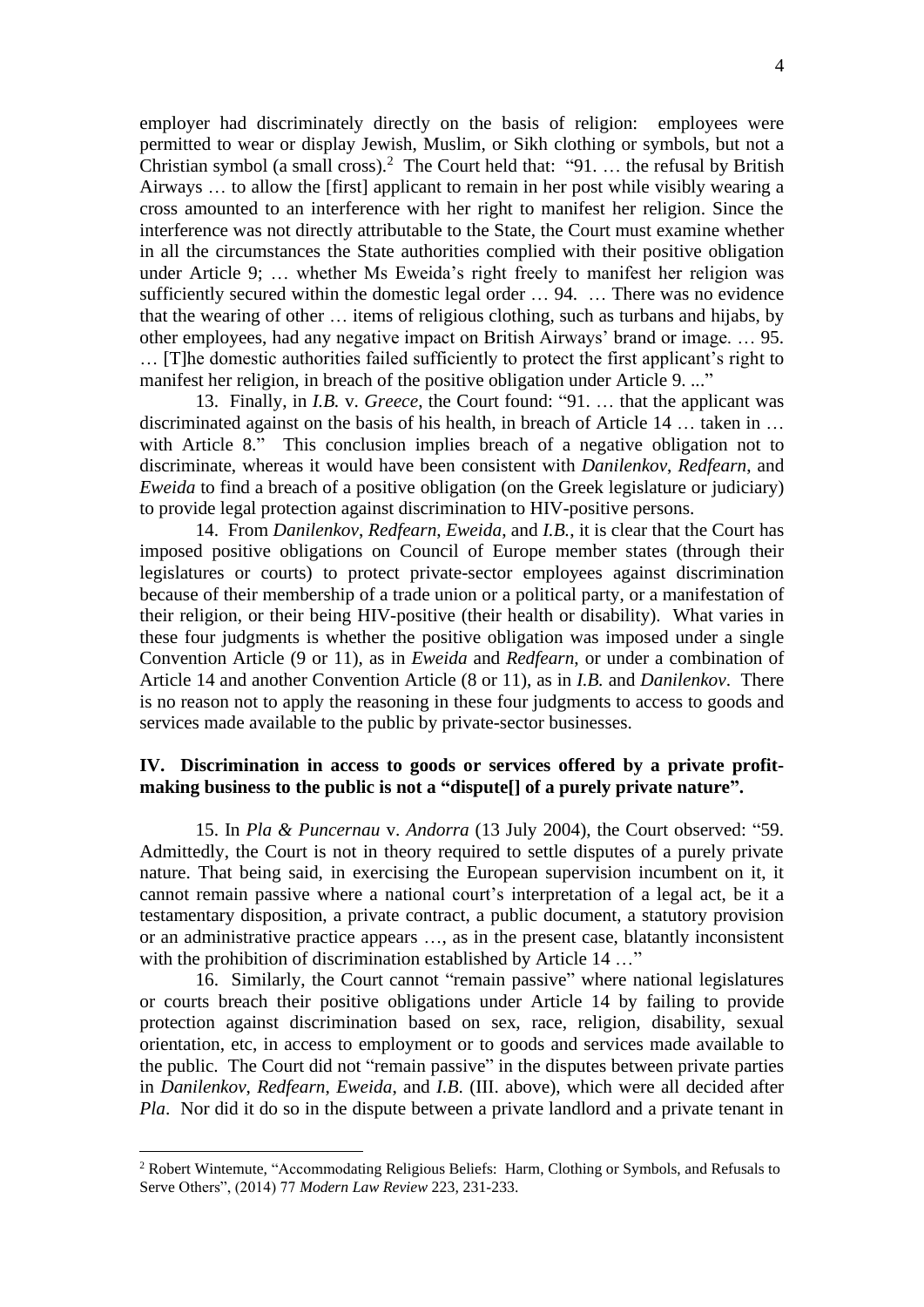*Kurshid Mustafa* v. *Sweden* (16 December 2008; court-authorised eviction of a family from their rented home for refusing to remove their satellite dish violated Article 10). The Court should not "remain passive" in this case (or *Oleynik* v. *Russia*, 4086/18).

## **V. There is a clear European consensus that national law must prohibit discrimination based on sexual orientation in access to goods and services, both in the private sector and in the public sector.**

17. In Recommendation 924 (1981) on "Discrimination against homosexuals" (1 October 1981), the Parliamentary Assembly of the Council of Europe (PACE) "7. Recommend[ed] that the Committee of Ministers: … 7.3. call on the governments of the member states: … b. to assure equality of treatment … for homosexuals with regard to employment …" In Recommendation 1474 (2000) on the "Situation of lesbians and gays in Council of Europe member states" (26 September 2000), PACE recommended "that the Committee of Ministers: … 11.3. call upon member states: a. to include sexual orientation among the prohibited grounds for discrimination in their national legislation [which often extends beyond employment]; ..."

18. The Appendix to "Recommendation CM/Rec(2010)5 of the Committee of Ministers to [Council of Europe] member states on measures to combat discrimination on grounds of sexual orientation or gender identity (31 March 2010)" calls for measures extending well beyond employment (emphasis added): "29. Member states should ensure the establishment and implementation of appropriate measures which provide effective protection against discrimination on grounds of sexual orientation … in employment and occupation in the public as well as in the private sector. … 31. … [M]ember states should take appropriate legislative and other measures … to ensure that the right to education can be effectively enjoyed without discrimination on grounds of sexual orientation … 33. Member states should take appropriate legislative and other measures to ensure that the highest attainable standard of health can be effectively enjoyed without discrimination on grounds of sexual orientation … 37. Measures should be taken to ensure that access to adequate housing can be effectively and equally enjoyed by all persons, without discrimination on grounds of sexual orientation … 40. Sport activities and facilities should be open to all without discrimination on grounds of sexual orientation …"

19. 29 of 47 (61.7%) of Council of Europe member states have adopted national legislation that expressly prohibits discrimination based on sexual orientation in access to goods and services, private-sector and public-sector. See Appendix (30 if North Macedonia's law is restored; there are regional laws in Austria and Spain).<sup>3</sup>

20. This level of European consensus can be compared with that noted by the Court in *I.B.* v. *Greece* (emphasis added): "82. … [A] comparative study of the legislation of thirty member States of the Council of Europe on the protection from discrimination in the employment context afforded to HIV-infected persons showed that seven States had enacted specific legislation to that end. However, in the twentythree other States, … HIV-positive persons … could rely on the general antidiscrimination provisions of domestic law. … 83. … [E]ven if not all the member States … have enacted specific legislation in favour of persons living with HIV, there

<sup>3</sup> See also Article 3 ("access to and supply of goods and services which are available to the public") of the European Commission's "Proposal for a Council Directive on implementing the principle of equal treatment between persons irrespective of religion or belief, disability, age or sexual orientation", COM/2008/0426 final (2 July 2008). The Proposal has yet to be adopted, even though 18 of 27 EU member states already prohibit sexual orientation discrimination in access to goods and services.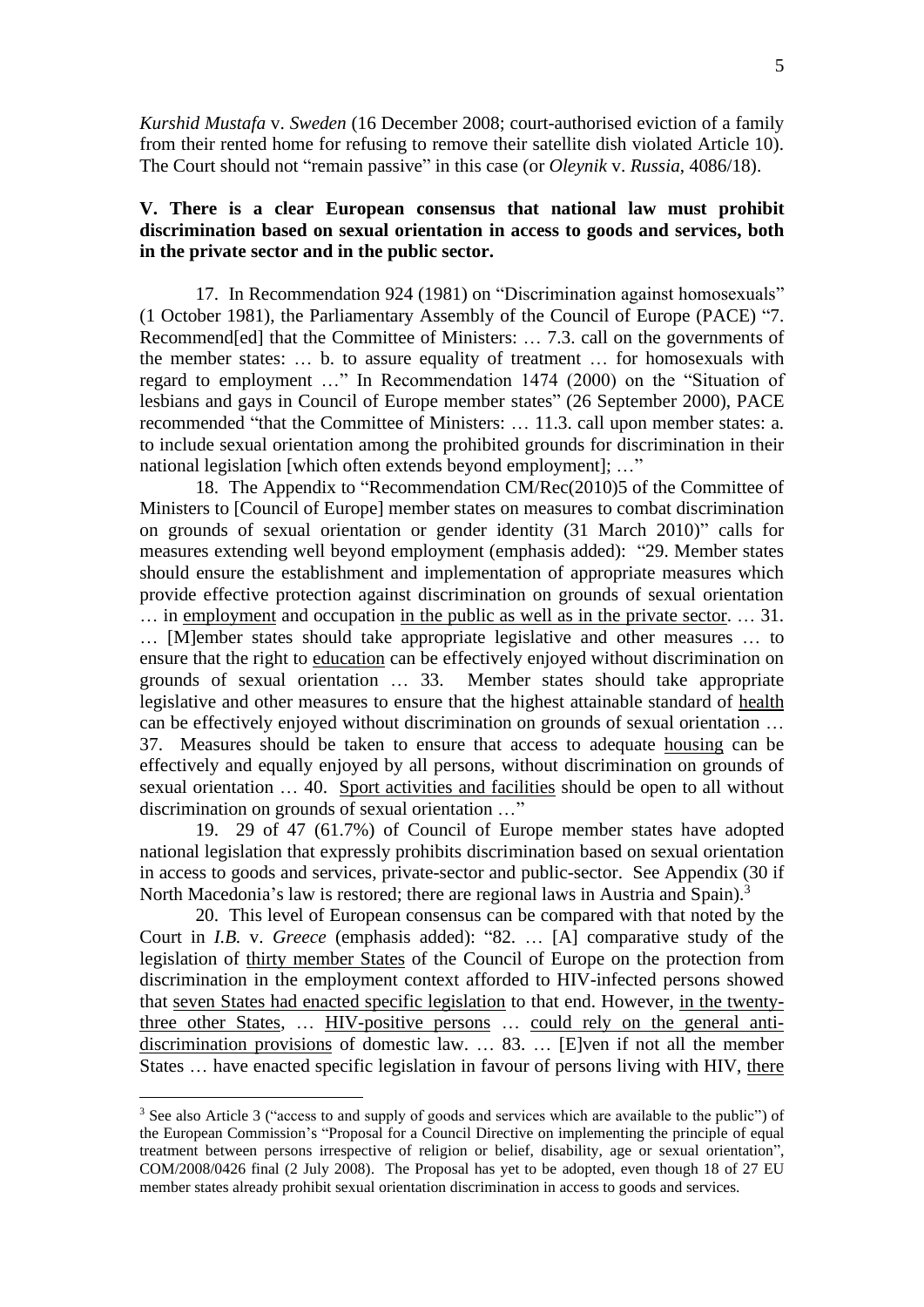is a clear general tendency towards protecting such persons from any discrimination in the workplace by means of more general statutory provisions [grounds such as health or disability]  $\ldots$  in both the public and private sectors  $\ldots$ "

## **VI. Legislation and case law of other democratic societies support a positive obligation to prohibit discrimination based on sexual orientation in access to private-sector and public-sector goods and services.**

21. In other democratic societies, sexual orientation (or a similar ground) appears in the anti-discrimination legislation (applying to the private and public sectors) of, for example, all 8 states and territories and the federal level in Australia, all 13 states and territories and the federal level in Canada, New Zealand, and South Africa. These laws generally cover access to goods and services.

22. When sexual orientation was added to the Canadian Human Rights Act (the federal anti-discrimination law) in 1996, 5 of 13 provinces or territories had yet to do the same: Alberta, Newfoundland and Labrador, the Northwest Territories, Nunavut (created from the N.W.T. in 1999), and Prince Edward Island. The omission of sexual orientation from Alberta's anti-discrimination legislation was considered by the Supreme Court of Canada in *Vriend* v. *Alberta* (2 April 1998), [https://scc](https://scc-csc.lexum.com/scc-csc/scc-csc/en/item/1607/index.do)[csc.lexum.com/scc-csc/scc-csc/en/item/1607/index.do,](https://scc-csc.lexum.com/scc-csc/scc-csc/en/item/1607/index.do) in which gay chemistry teacher Delwin Vriend was unable to challenge his dismissal by a private religious college. Did Section 15(1) of the Canadian Charter of Rights and Freedoms (part of the federal Constitution) oblige all Canadian legislatures to include sexual orientation in their anti-discrimination legislation? All eight judges ruled that Alberta's omission (failure to provide legal protection against private-sector and public-sector sexual orientation discrimination) violated section 15(1), and seven judges agreed that sexual orientation should be "read in" to Alberta's legislation.<sup>4</sup>

23. Justices Cory and Iacobucci held that the Alberta legislation drew a distinction "between homosexuals and heterosexuals" in that "the exclusion of the ground of sexual orientation ... clearly has a disproportionate impact on [gays and lesbians] as opposed to heterosexuals" (para. 82; there was indirect discrimination). This distinction was based on the analogous ground of sexual orientation and, whether it had a discriminatory intent or not, its effects were discriminatory. The exclusion "sends a strong and sinister message," suggesting that "discrimination on the ground of sexual orientation is not as serious or as deserving of condemnation as other forms of discrimination," which may be "tantamount to condoning or even encouraging discrimination against lesbians and gay men" (para. 100).

24. Under Section 1 of the Charter ("objective and reasonable justification" under Article 14), Justices Cory and Iacobucci rejected all of the Alberta government's justifications for the discriminatory distinction, including the argument that the Court should defer to the Alberta legislature in making a social policy decision that required it to mediate between competing interests: religious freedom and homosexuality. They held that any conflicts with religious freedom can be dealt with on a case-by-case basis under the exceptions (paras. 123-125). "Reading in" was the appropriate remedy, rather than "striking down" (para. 161). "Reading in" operated until the Human Rights, Citizenship and Multiculturalism Amendment Act, 2009, [https://www.canlii.org/en/ab/laws/astat/sa-2009-c-26/147814/sa-2009-c-](https://www.canlii.org/en/ab/laws/astat/sa-2009-c-26/147814/sa-2009-c-26.html)

<sup>4</sup> For a longer discussion, see R. Wintemute, "Sexual Orientation and the Charter: The Achievement of Formal Legal Equality (1985-2005) and Its Limits", (2004) 49 *McGill Law Journal* 1143, 1151-1153.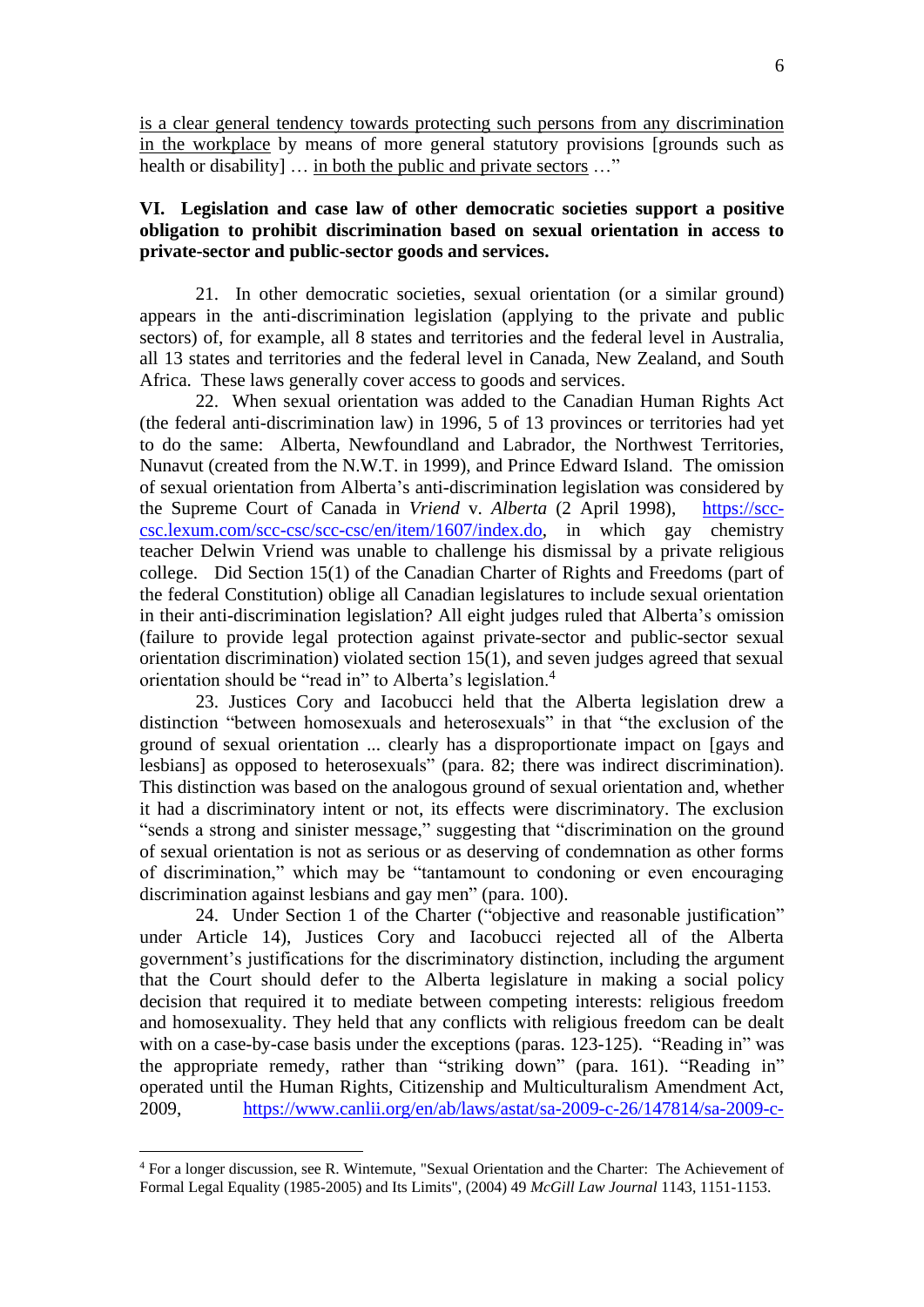[26.html,](https://www.canlii.org/en/ab/laws/astat/sa-2009-c-26/147814/sa-2009-c-26.html) added sexual orientation to the Alberta Human Rights Act. Section 4 of the Act now reads: "No person shall (a) deny to any person ... any goods, services, ... that are customarily available to the public, or (b) discriminate against any person … with respect to any goods, services, ... that are customarily available to the public, because of the … sexual orientation of that person …"

# **VII. The Convention does not require an exemption from legislation for discrimination by private-sector businesses that is motivated by religious beliefs.**

25. In *Eweida & Others* v. *United Kingdom* (15 January 2013), the third applicant, Ms. Ladele, was an employee of a public authority that registered marriages and civil partnerships, while the fourth applicant, Mr. McFarlane, was an employee of a private organisation providing counselling services. The Court held that in neither case was the public-sector or private-sector employer required by Article 9 (taken alone or in conjunction with Article 14) to accommodate the refusal of the employee to serve same-sex couples because of the employee's religious beliefs. In both cases: "109. … the employer's action was intended to secure the implementation of its policy of providing a service without discrimination ..."

26. In 2014, Prof. Wintemute analysed the Court's rejection of a religious exemption: "The … 'slippery slope' view of *Ladele* and *McFarlane* reflects the concern that women, and members of minorities defined by race, religion, disability, age or sexual orientation, have struggled for many years to achieve legal protection against discrimination by public authorities and private, non-religious companies or organisations. If an ECHR-based conscience exemption for employees of these bodies were recognised, it could create a very large hole in … anti-discrimination legislation. Members of previously protected groups would constantly have to fear that a religious individual, at any level of any public or private organisation, might refuse to serve them or work with them. Compliance with anti-discrimination law could become voluntary and random, subject only to a subjective assertion that the refusal to comply was a manifestation of religious beliefs. … It is extremely unlikely that the ECtHR would require such a broad religious exemption from a prohibition of sex or race discrimination. … [T]he ECtHR declared inadmissible the application in *Staatkundig Gereformeerde Partij* v *Netherlands*, where a Protestant Christian political party claimed an Article 9 right to refuse to select women as candidates … [T]he ECtHR concluded that, under Article 14 combined with Protocol No 1, Article 3, the party's position 'is unacceptable regardless of the deeply-held religious conviction on which it is based'. … The ECtHR would almost certainly take the same view of a religious man who refused to serve or work with a woman (in a non-religious context where no question of physical decency or intimacy arose), or vice versa. And given its strong case law on racial discrimination, it is hard to imagine that the ECtHR would grant a religious exemption to a civil servant or other employee who refused to serve an individual or couple because of their racial or ethnic origins."<sup>5</sup>

27. In *Masterpiece Cakeshop, Ltd.* v. *Colorado Civil Rights Commission* (U.S. Supreme Court, 4 June 2018), before considering defects in the procedure before a lower tribunal, Justice Kennedy stated the general principle for conflicts between the race, religion, or sexual orientation of a customer and the religious beliefs of a business owner: "it is a general rule that [religious and philosophical] objections do not allow business owners and other actors in the economy and in society to deny

<sup>5</sup> See Wintemute, footnote 3, p. 245, [https://onlinelibrary.wiley.com/doi/abs/10.1111/1468-2230.12064.](https://onlinelibrary.wiley.com/doi/abs/10.1111/1468-2230.12064)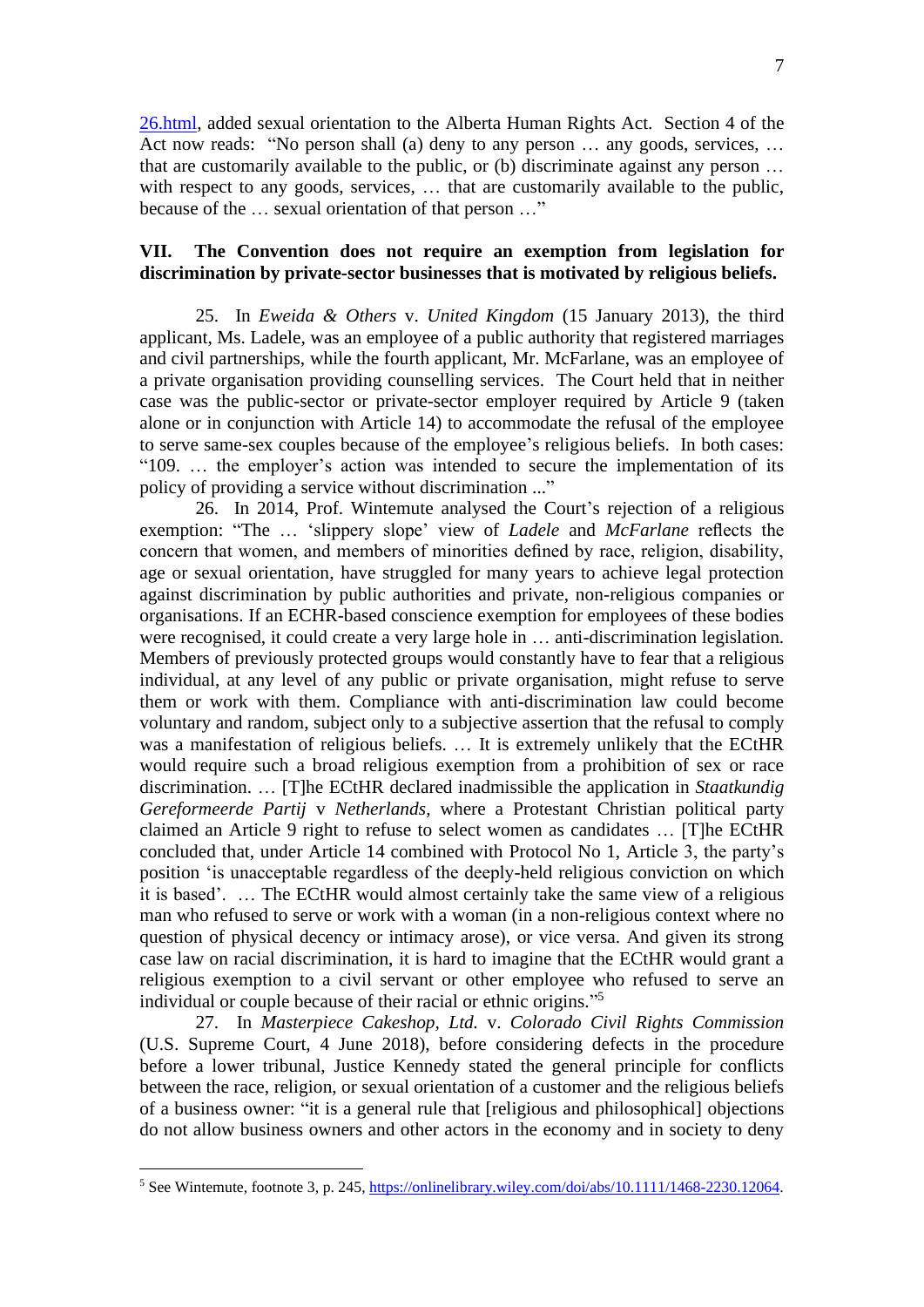protected persons equal access to goods and services under a neutral and generally applicable public accommodations law. See *Newman* v. *Piggy Park Enterprises, Inc.*, 390 U. S. 400, 402, n. 5 (1968)" (federal legislation prohibited refusals to serve black customers at drive-in restaurants in South Carolina, despite the business-owner's claim that this interfered with his religious beliefs). Justice Kennedy added: "It is unexceptional that Colorado law can protect gay persons, just as it can protect other classes of individuals, in acquiring whatever products and services they choose on the same terms and conditions as are offered to other members of the public."

28. Similarly, in *Bull* v. *Hall*, [2013] UKSC 73 (27 November 2013), the United Kingdom Supreme Court (UKSC) rejected a religious exemption from a Christian-owned hotel's obligation, under anti-discrimination legislation applying to "goods ... or services", <sup>6</sup> to provide a room with a double bed to a same-sex couple. Baroness Hale observed: "37. … We do not normally allow people to behave in a way which the law prohibits because they disagree with the law. But to allow discrimination against persons of homosexual orientation … because of a belief, however sincerely held, … would be to do just that." The exception for religious organisations did not apply to "an organisation whose sole or main purpose is commercial", 7 and the Convention did not require a broader exception.

# **VIII. The UKSC has set a dangerous precedent, by creating a "disguised religious exemption", when the discrimination can be characterised as aimed at the customer's message rather than at the customer.**

29. In the United Kingdom, the legislature and the executive have discharged the positive obligation to prohibit sexual orientation discrimination in access to goods and services in the public and private sectors, through the Equality Act 2010 (sections 4, 12, 13(1), 29(1), 31(2)) for Great Britain, and the Equality Act (Sexual Orientation) Regulations (Northern Ireland) 2006 (regulations 2(2), 3(1)(a), 5(1)). The exception for religious organisations does not apply to "an organisation whose sole or main purpose is commercial" (paragraph 2(2) of Schedule 23 to the Act in Great Britain; regulation 16(2)(a) in Northern Ireland).

30. However, in *Lee* v. *Ashers Baking Company Ltd.*, [2018] UKSC 49, the UKSC failed to interpret the 2006 Northern Ireland Regulations in a way that discharged the positive obligation to provide protection against sexual orientation discrimination in the provision of goods and services. The UKSC did so (despite the exclusion of commercial organisations like a bakery business from the legislative exception for religious organisations, and despite its prior conclusion in *Bull* v. *Hall* that the Convention does not require a broader exception) by refusing to find less favourable treatment (a difference in treatment) "on grounds of sexual orientation", contrary to regulation  $3(1)(a)$ . The UKSC accepted the appellants' argument (emphasis added): "22. … [The bakery business] would also have refused to supply a cake with the message requested to a hetero-sexual customer … The objection was to the message, not the messenger. 23. … The reason for treating Mr Lee less favourably … was not his sexual orientation [gay] but the message [with the word 'gay'] he wanted to be iced on the cake. Anyone who wanted that message would have been treated in the same way  $\dots$  34.  $\dots$  [T]he objection was to the message and

<sup>6</sup> Equality Act (Sexual Orientation) Regulations 2007, Regulations 3 and 4.

<sup>&</sup>lt;sup>7</sup> Regulation  $14(2)(a)$ .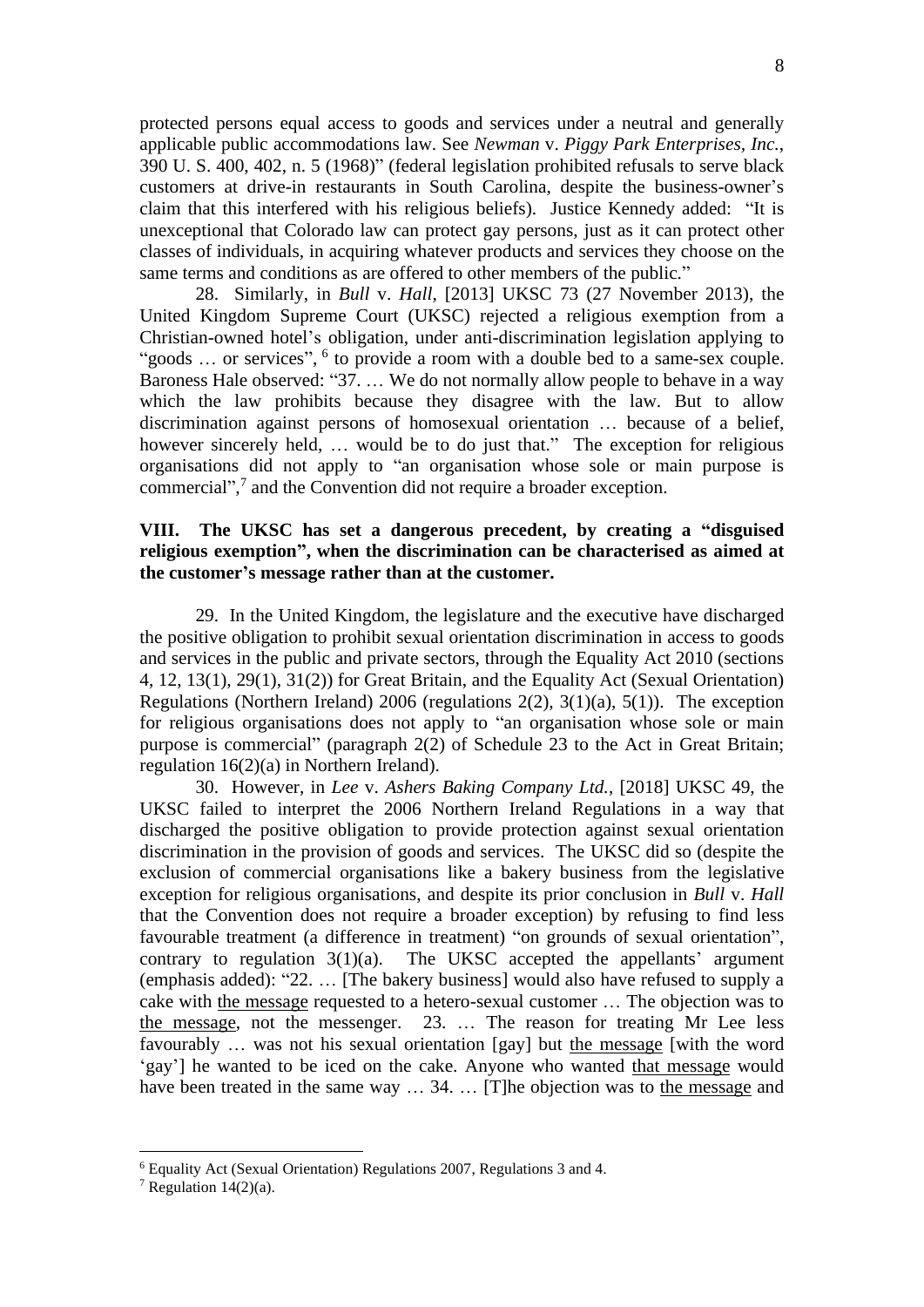not to any particular person … 35. … [T]here was no discrimination on grounds of sexual orientation …"

31. Whether or not the UKSC intended to do so, the effect of its refusal to apply *Bull* v. *Hall* was to grant a Christian-owned bakery business a "disguised religious exemption" for goods or services that can be characterised as involving a "message". The bakery business could legally refuse to put "Support Gay Marriage" on a cake, even though they would have been willing to put "Support Heterosexual Marriage".<sup>8</sup> The UKSC's narrow reasoning, which failed to consider the possibility of sexual orientation discrimination against the content of the customer's message, will be cited across Europe. Religious and non-religious owners of businesses providing goods or services (commercial organisations) will frequently argue that they become a party to a "message" when they serve an LGB individual, a same-sex couple, or an LGB organisation (or an individual, group, or organisation defined by another ground of discrimination). Their defence will be: "We do not object to your sexual orientation (or your sex/race/religion/disability). We object to the sexual orientation (sex/race/religion/disability) mentioned in your message."

32. The UKSC's narrow reasoning would allow a bakery business to refuse to put the message "Black Lives Matter" on a cake, even though it would be willing to put the message "White Lives Matter". "Congratulations on your baby girl!" could be refused, even though "Congratulations on your baby boy!" would be accepted. "Happy Diwali/Eid/Hanukkah!" could be refused, even though "Happy Easter!" would be accepted. "Good luck at the Paralympics!" could be refused, even though "Good luck at the Olympics!" would be accepted. Similarly, a restaurant could refuse to serve a customer wearing a "Black Lives Matter" T-shirt, even though a customer wearing a "White Lives Matter" T-shirt would be seated.

33. Individuals and organisations exercising their Convention rights to defend the human rights of LGB persons (*Alekseyev* v. *Russia*, 2010; *Bayev & Others* v. *Russia*, 2017; *Zhdanov & Others* v. *Russia*, 2019) are particularly vulnerable. The effective exercise of their Article 10 and 11 rights will often require access to goods and services provided by private businesses: printing posters, leaflets, and other materials; setting up websites; or booking hotel or meeting rooms for conferences and other indoor assemblies. In each case, the provider of goods or services could rely on the UKSC's narrow reasoning and claim that they are not discriminating on grounds of sexual orientation: "It's not you. It's your message." In Poland, "a printer from Łódź refused to make posters for an LGBT foundation because of his religious beliefs".<sup>9</sup> In Georgia, a company refused to print materials for the organisers of Tbilisi Pride: "the company does not support the rights of LGBTQ+ people and does not want to provide professional services to such an organization".<sup>10</sup>

34. A broader view of discrimination that includes potential discrimination against the content of a customer's message is supported by *Weathersfield* v. *Sargent*, [1998] EWCA Civ 1938 (discrimination based on the race of potential customers of the employer rather than the race of the dismissed employee), *Coleman* v. *Attridge Law*, Case C-303/06 (Court of Justice of the European Union, 17 July 2008) (discrimination based on the disability of the employee's child rather than the employee's own disability), and *CHEZ Razpredelenie Bulgaria AD*, Case C-83/14

<sup>9</sup> See "Constitutional Court rules in favour of printer who refused to print LGBT posters", [https://tvn24.pl/tvn24-news-in-english/polish-court-rules-in-favour-of-man-who-refused-print-lgbt-](https://tvn24.pl/tvn24-news-in-english/polish-court-rules-in-favour-of-man-who-refused-print-lgbt-posters-ra947916-2290300)

[posters-ra947916-2290300;](https://tvn24.pl/tvn24-news-in-english/polish-court-rules-in-favour-of-man-who-refused-print-lgbt-posters-ra947916-2290300) [https://ipo.trybunal.gov.pl](https://ipo.trybunal.gov.pl/) (Wyrok 26 czerwca 2019 r. sygn. akt K 16/17). <sup>10</sup> See [https://tbilisipride.ge/en-US/News/Details/45.](https://tbilisipride.ge/en-US/News/Details/45)

<sup>&</sup>lt;sup>8</sup> See the judgment of the Northern Ireland County Court, [2015] NICty 2, paras. 64, 66.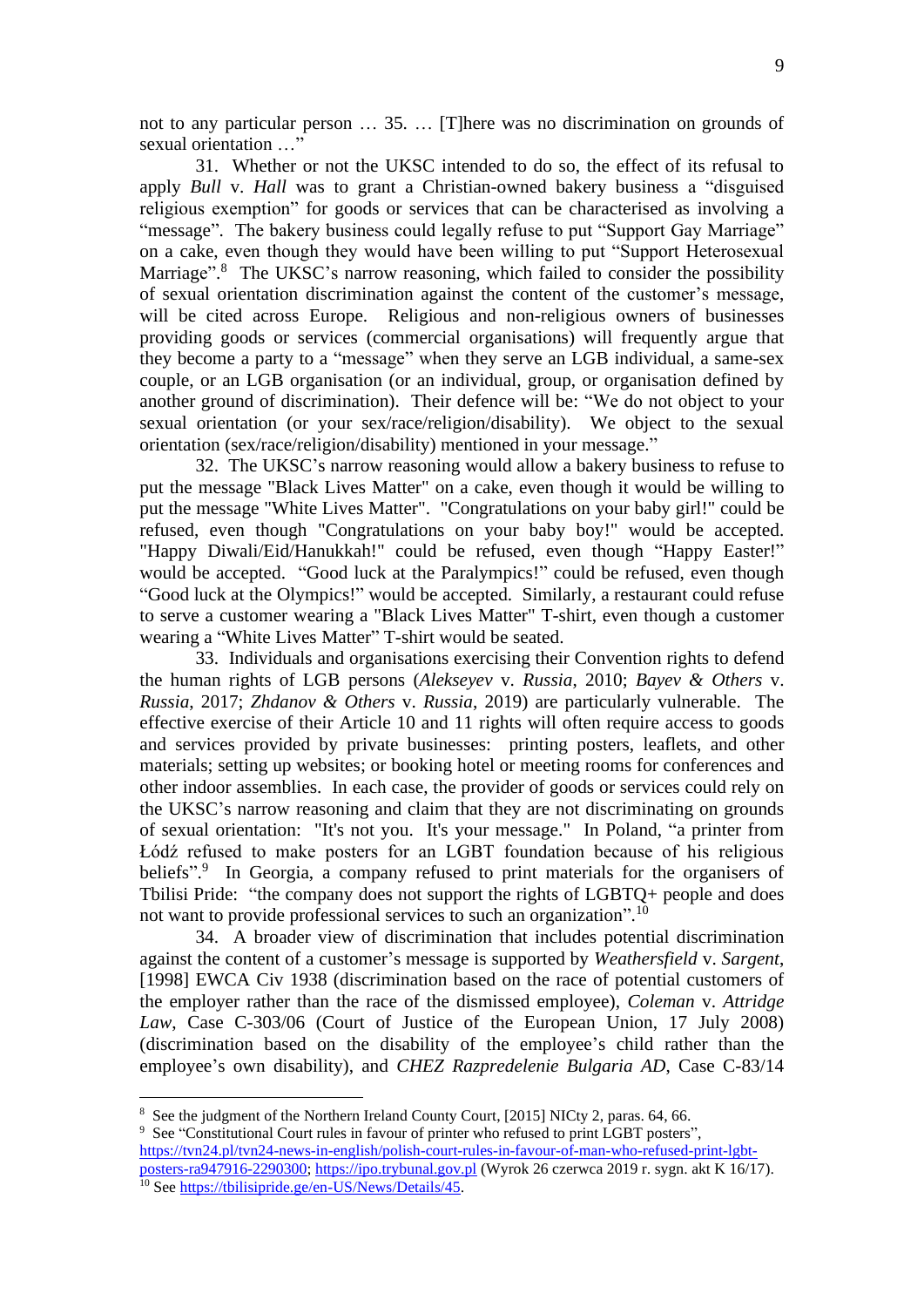(CJEU, 16 July 2015) (discrimination based on the racial composition of an urban district rather than the race of a particular individual): "91. … a measure such as the practice at issue constitutes direct discrimination [based on racial or ethnic origin] if that measure proves to have been introduced … for reasons relating to the ethnic origin [Roma] common to most of the inhabitants of the district concerned".

35. This broader view is supported by the text of prohibitions of discrimination, which do not generally require that the difference in treatment be based on a characteristic of the customer (vs. a third party, a district, or the content of a message): Convention Article 14 ("on any grounds such as"), Directive 2000/43/EC ("on grounds of racial or ethnic origin"), Directive 2004/113/EC ("on grounds of sex"), Equality Act 2010 (s. 13, "because of a protected characteristic"), 2006 Northern Ireland Regulations (reg. 3(1)(a), "on grounds of sexual orientation").

36. Ashers Baking chose to offer a message-printing service, as the UKSC explained: "11. … Ashers offered a 'Build-a-Cake' service to customers. Customers could request particular … inscriptions to be iced onto a cake. There was a leaflet advertising this service, … but no religious or political restrictions were mentioned."

37. A message-printing business, required by law not to discriminate with regard to the content of the messages it prints, is not "compelled" to express a message with which it disagrees, because the message is clearly the message of the customer, not the message of the business: "… [I]n the case of a … message-printing business, which prints content chosen by its customers (on T-shirts, leaflets or cakes, in electronic form, or in paper form …), a reasonable observer would see the message as that of the customer, not of … the message-printing business. In such cases, the … message-printing business cannot claim that they are being compelled to express an opinion they do not share, because the opinion is clearly not theirs. They must comply with anti-discrimination legislation, but may protect themselves through nondiscriminatory rules regarding the content they accept ... A director of the bakery expressed her concern that 'the cake would have been identified as an Asher's cake as there is a logo on the box'. This concern could have been addressed by a disclaimer on the box [or in the bakery's website]: 'Any slogan on this cake represents the views of the purchaser of the cake and not of Ashers Baking Co Ltd."<sup>11</sup>

38. FIDH, CAJ, the AIRE Centre, ILGA-Europe, NELFA, and ECSOL respectfully submit that the analysis of the Northern Ireland Court of Appeal, [2016] NICA 39, is correct: "58. … The appellants would not have objected to a cake carrying the message 'Support Heterosexual Marriage' … We accept that it was the use of the word 'Gay' in the context of the message which prevented the order from being fulfilled. The reason that the order was cancelled was that the appellants would not provide a cake with a message supporting a right to marry for those of a particular sexual orientation. 67. … [T]he appellants contended that … this was a case of forced speech and engaged [their] rights under Article 10 ECHR. ... [T]he trial judge concluded that what the [customer] wanted did not require [the bakery] to promote or support gay marriage. … [W]e consider that the conclusion was undoubtedly correct. The fact that a baker provides a cake for a particular team or portrays witches on a Halloween cake does not indicate any support for either. … 100. … [T]he appellants might elect not to provide a service that involves any religious or political message. What they may not do is provide a service that only reflects their own political or religious message in relation to sexual orientation."

<sup>11</sup> R. Wintemute, "Message-Printing Businesses, Non-Discrimination …", (2015) 26 *King's Law Journal* 348, 352-54, [https://www.tandfonline.com/doi/abs/10.1080/09615768.2015.1114715.](https://www.tandfonline.com/doi/abs/10.1080/09615768.2015.1114715)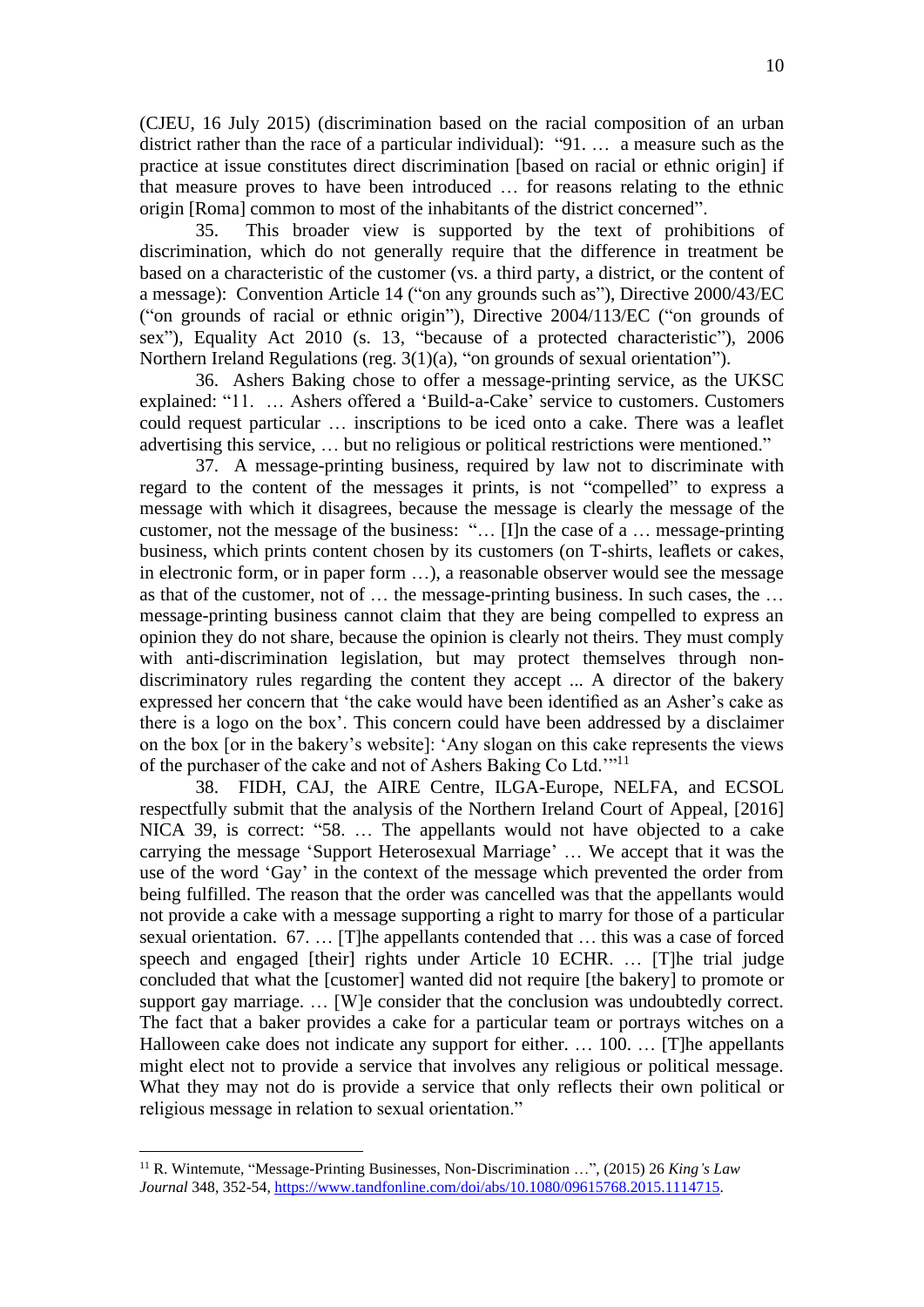#### **IX. Conclusion**

39. The Court's judgments in *Smith & Grady, Danilenkov*, *Redfearn*, *Eweida*, and *I.B.*, the clear European consensus (evidenced by recommendations of the PACE and the Committee of Ministers, as well as national legislation), and legislation and case law in other democratic societies all support the conclusion that Article 14 (combined with Article 8, Article 10, or another Convention right) imposes a positive obligation on the legislature or judiciary in all Council of Europe member states to provide legal protection against discrimination on the basis of sexual orientation in access to goods and services, both in the private sector and in the public sector.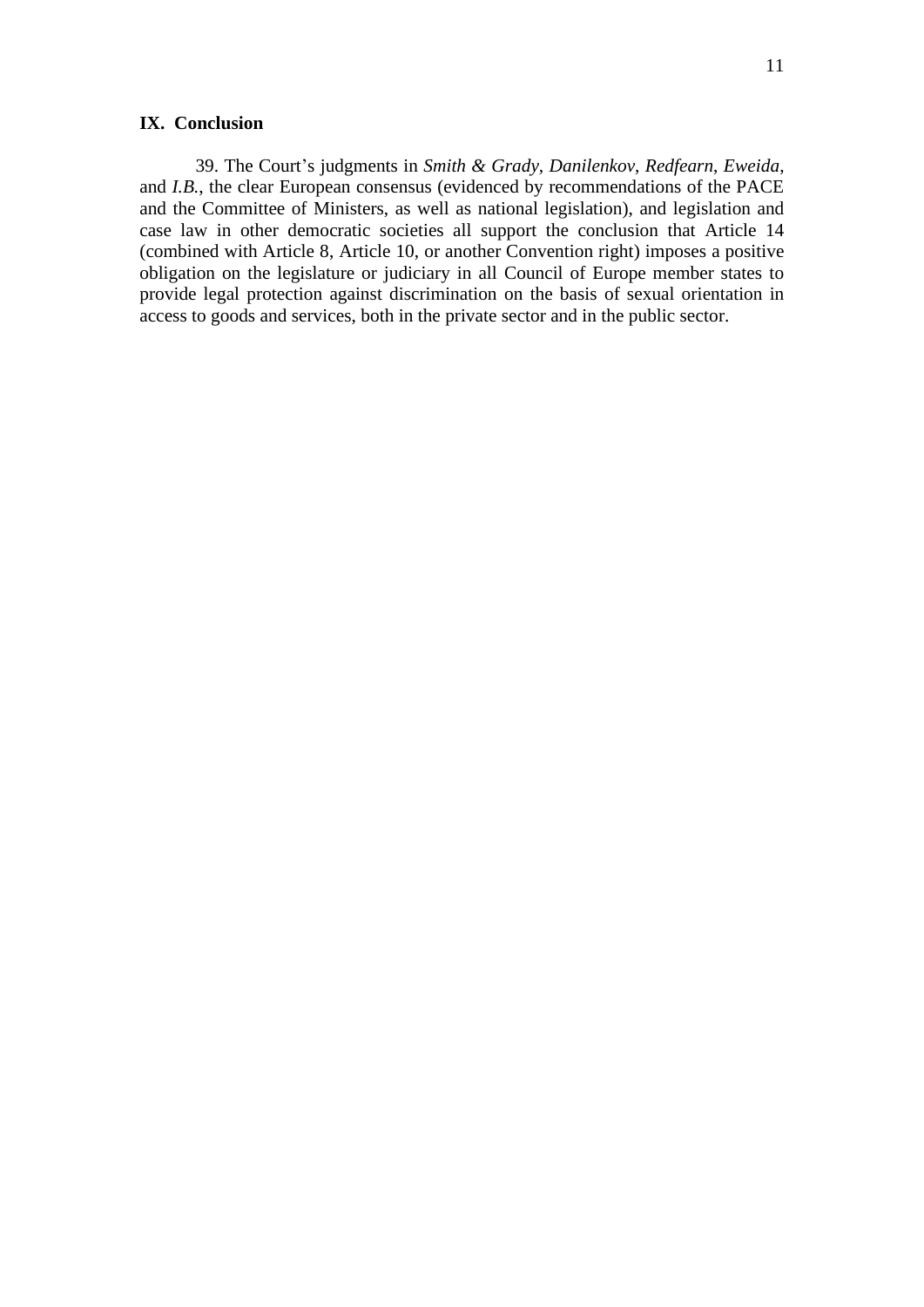## **APPENDIX: COUNCIL OF EUROPE: LEGISLATION PROHIBITING DISCRIMINATION BASED ON SEXUAL ORIENTATION IN ACCESS TO GOODS AND SERVICES (IN THE PRIVATE AND PUBLIC SECTORS)**

1. **Albania** - Law No. 10 221 (4 February 2010) on protection from discrimination, (Official Journal of the Republic of Albania, No. 15/2010, 25 February 2010), [https://kmd.al/wp-content/uploads/2019/06/law-brochure-english.pdf,](https://kmd.al/wp-content/uploads/2019/06/law-brochure-english.pdf) Articles 1, 20

2. **Andorra** - *Llei 13/2019, del 15 de febrer, per a la igualtat de tracte i la nodiscriminació*, Articles 3(l), 4(2), [http://www.consellgeneral.ad/fitxers/documents/lleis-2019/llei-13-2019-per-a-la](http://www.consellgeneral.ad/fitxers/documents/lleis-2019/llei-13-2019-per-a-la-igualtat-de-tracte-i-la-no-discriminacio/view)[igualtat-de-tracte-i-la-no-discriminacio/view](http://www.consellgeneral.ad/fitxers/documents/lleis-2019/llei-13-2019-per-a-la-igualtat-de-tracte-i-la-no-discriminacio/view)

3. **Belgium** - *Loi du 10 mai 2007 tendant à lutter contre certaines formes de discrimination*, *Wet van 10 mei 2007 ter bestrijding van bepaalde vormen van discriminatie*, *Moniteur belge* (30 May 2007), p. 29.016: [http://www.ejustice.just.fgov.be/mopdf/2007/05/30\\_2.pdf#Page6,](http://www.ejustice.just.fgov.be/mopdf/2007/05/30_2.pdf#Page6) Articles 4, 5

4. **Bosnia and Herzegovina** - Law on Prohibition of Discrimination, BiH Official Gazette No. 59/09, published on 28 July 2009, [https://arsbih.gov.ba/wp-content/uploads/2014/02/002-Anti-Discrimination-Law-.pdf,](https://arsbih.gov.ba/wp-content/uploads/2014/02/002-Anti-Discrimination-Law-.pdf) Articles 2(1), 6(1)(j)

5. **Bulgaria** - Protection Against Discrimination Act (Закон за защита от дискриминация), Article 4, 6(1), 37 (adopted in 2003, in force in 2004)

6. **Croatia** - Anti-Discrimination Act, Official Gazette 85/08, 112/12, Articles 1(1), 8

7. **Czech Republic** - Anti-Discrimination Act, No. 198/2009, Articles 1(1)(j), 2(4)

8. **Denmark** - *Lov nr 289 af 9. juni 1971 om forbud mod forskelsbehandling på grund af race m.v.*, as amended by *Lov nr. 357 af 3. juni 1987*, [https://www.retsinformation.dk/eli/lta/1987/626,](https://www.retsinformation.dk/eli/lta/1987/626) article 1

9. **Finland** - Non-Discrimination Act (*Yhdenvertaisuuslaki*) 1325/2014 (30 December 2014), <http://www.finlex.fi/fi/laki/ajantasa/2014/20141325> (Finnish), <https://www.finlex.fi/fi/laki/kaannokset/2014/en20141325.pdf> (English, unofficial), Sections 2 and 8

10. **France** – *Loi n° 2008-496 du 27 mai 2008 portant diverses dispositions d'adaptation au droit communautaire dans le domaine de la lutte contre les discriminations*,

[https://www.legifrance.gouv.fr/loda/id/JORFTEXT000018877783/2020-10-20/,](https://www.legifrance.gouv.fr/loda/id/JORFTEXT000018877783/2020-10-20/) articles  $1, 2(3)$ 

11. **Georgia** – Law on the Elimination of All Forms of Discrimination (7 May 2014), <https://matsne.gov.ge/en/document/view/2339687?publication=0> , Articles 1, 3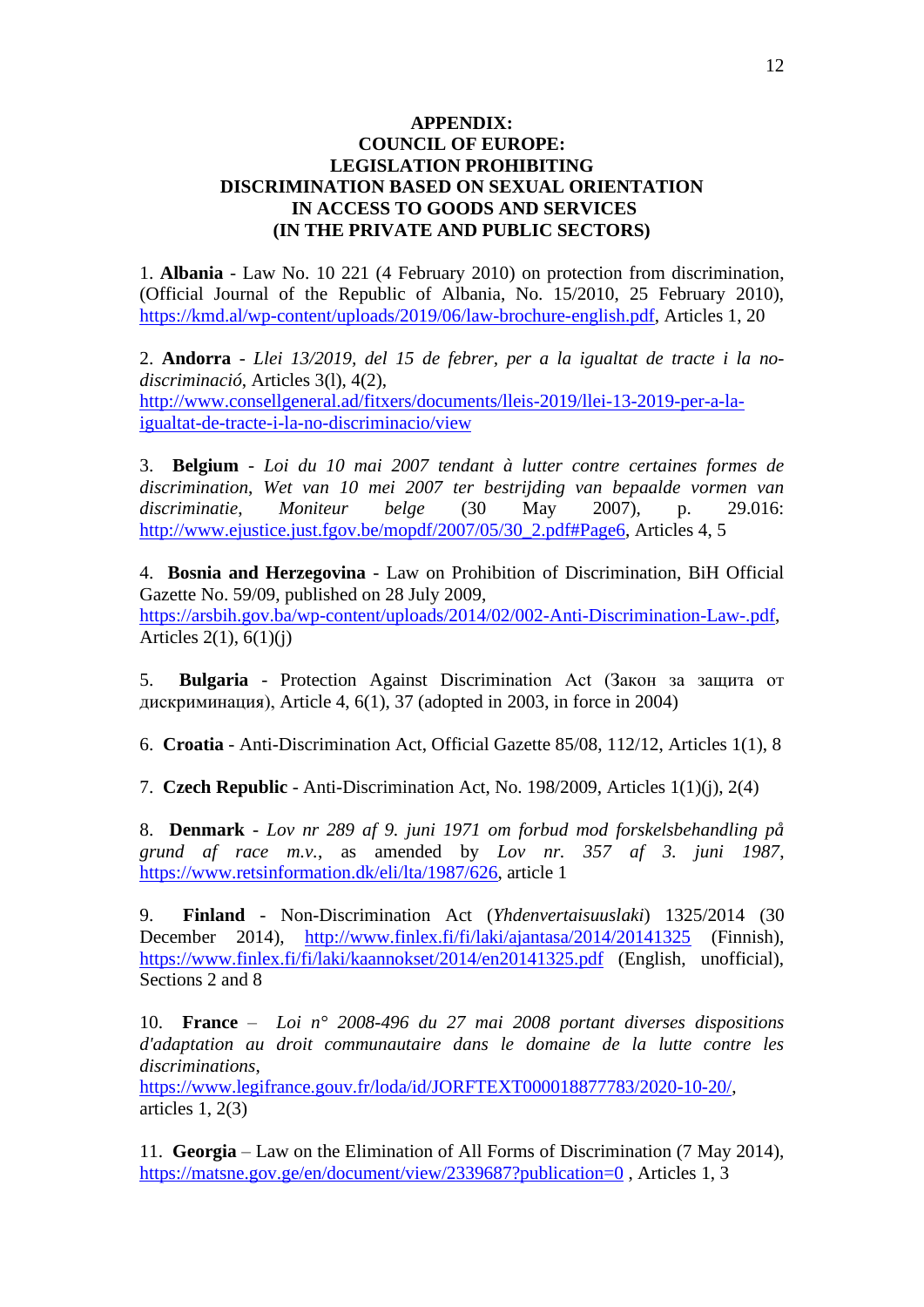12. **Germany** - General Act on Equal Treatment

(*Allgemeines Gleichbehandlungsgesetz AGG*) of 14 August 2006 (BGBl. I, 1897), [https://www.antidiskriminierungsstelle.de/SharedDocs/Downloads/EN/publikationen/](https://www.antidiskriminierungsstelle.de/SharedDocs/Downloads/EN/publikationen/agg_in_englischer_Sprache.pdf?__blob=publicationFile&v=2) [agg\\_in\\_englischer\\_Sprache.pdf?\\_\\_blob=publicationFile&v=2,](https://www.antidiskriminierungsstelle.de/SharedDocs/Downloads/EN/publikationen/agg_in_englischer_Sprache.pdf?__blob=publicationFile&v=2) Articles 1, 2(1)(8)

13. **Greece** - Law 4443/2016 (9 December 2016), Article 11(1)

14. **Hungary** - Act CXXV of 2003 on Equal Treatment and the Promotion of Equal Opportunities (*2003. évi CXXV. törvény az egyenlő bánásmódról és az esélyegyenlőség előmozdításáról*), 28 December 2003, [http://net.jogtar.hu/jr/gen/hjegy\\_doc.cgi?docid=A0300125.TV,](http://net.jogtar.hu/jr/gen/hjegy_doc.cgi?docid=A0300125.TV) [https://www2.ohchr.org/english/bodies/cescr/docs/E.C.12.HUN.3-Annex3.pdf,](https://www2.ohchr.org/english/bodies/cescr/docs/E.C.12.HUN.3-Annex3.pdf) Articles 5(b), 8(m)

# 15. **Iceland** – General Penal Code, Article 180,

[https://www.government.is/lisalib/getfile.aspx?itemid=dd8240cc-c8d5-11e9-9449-](https://www.government.is/lisalib/getfile.aspx?itemid=dd8240cc-c8d5-11e9-9449-005056bc530c) [005056bc530c](https://www.government.is/lisalib/getfile.aspx?itemid=dd8240cc-c8d5-11e9-9449-005056bc530c)

16. **Ireland** - Equal Status Act 2000,

[http://revisedacts.lawreform.ie/eli/2000/act/8/revised/en/html,](http://revisedacts.lawreform.ie/eli/2000/act/8/revised/en/html) ss. 3(2)(d), 5.

17. **Liechtenstein** – Criminal Code,

[https://www.regierung.li/media/medienarchiv/311\\_0\\_11\\_07\\_2017\\_en.pdf,](https://www.regierung.li/media/medienarchiv/311_0_11_07_2017_en.pdf) para. 283(1)(6)

18. **Lithuania** - Law on Equal Treatment, No. IX-182, adopted on 18 November 2003, Article 8

19. **Luxembourg** – *Code pénal*, articles 454, 455

20. **Montenegro** - Law on the Prohibition of Discrimination (*Zakon o zabrani diskriminacije*), Official Gazette of Montenegro, nos. 46/2010, 18/2014 and 42/2017, [https://www.un.org/development/desa/disabilities/wp](https://www.un.org/development/desa/disabilities/wp-content/uploads/sites/15/2019/11/Montenegro_the-Law-on-Prohibition-of-Discrimination.pdf)[content/uploads/sites/15/2019/11/Montenegro\\_the-Law-on-Prohibition-of-](https://www.un.org/development/desa/disabilities/wp-content/uploads/sites/15/2019/11/Montenegro_the-Law-on-Prohibition-of-Discrimination.pdf)[Discrimination.pdf,](https://www.un.org/development/desa/disabilities/wp-content/uploads/sites/15/2019/11/Montenegro_the-Law-on-Prohibition-of-Discrimination.pdf) Articles 2, 11, 19, 34

21. **Netherlands** - *Algemene wet gelijke behandeling* (General Equal Treatment Act) of 2 March 1994 (Staatsblad 1994, nr. 230), [https://wetten.overheid.nl/BWBR0006502/2020-01-01,](https://wetten.overheid.nl/BWBR0006502/2020-01-01) [https://mensenrechten.nl/sites/default/files/2013-05-](https://mensenrechten.nl/sites/default/files/2013-05-08.Legislation%20Equal%20Treatment.pdf) [08.Legislation%20Equal%20Treatment.pdf,](https://mensenrechten.nl/sites/default/files/2013-05-08.Legislation%20Equal%20Treatment.pdf) Articles 1 to 3, and especially 7

22. **Norway** - Act relating to equality and a prohibition against discrimination (Equality and Anti-Discrimination Act), [https://lovdata.no/dokument/NLE/lov/2017-](https://lovdata.no/dokument/NLE/lov/2017-06-16-51) [06-16-51,](https://lovdata.no/dokument/NLE/lov/2017-06-16-51) sections 2, 6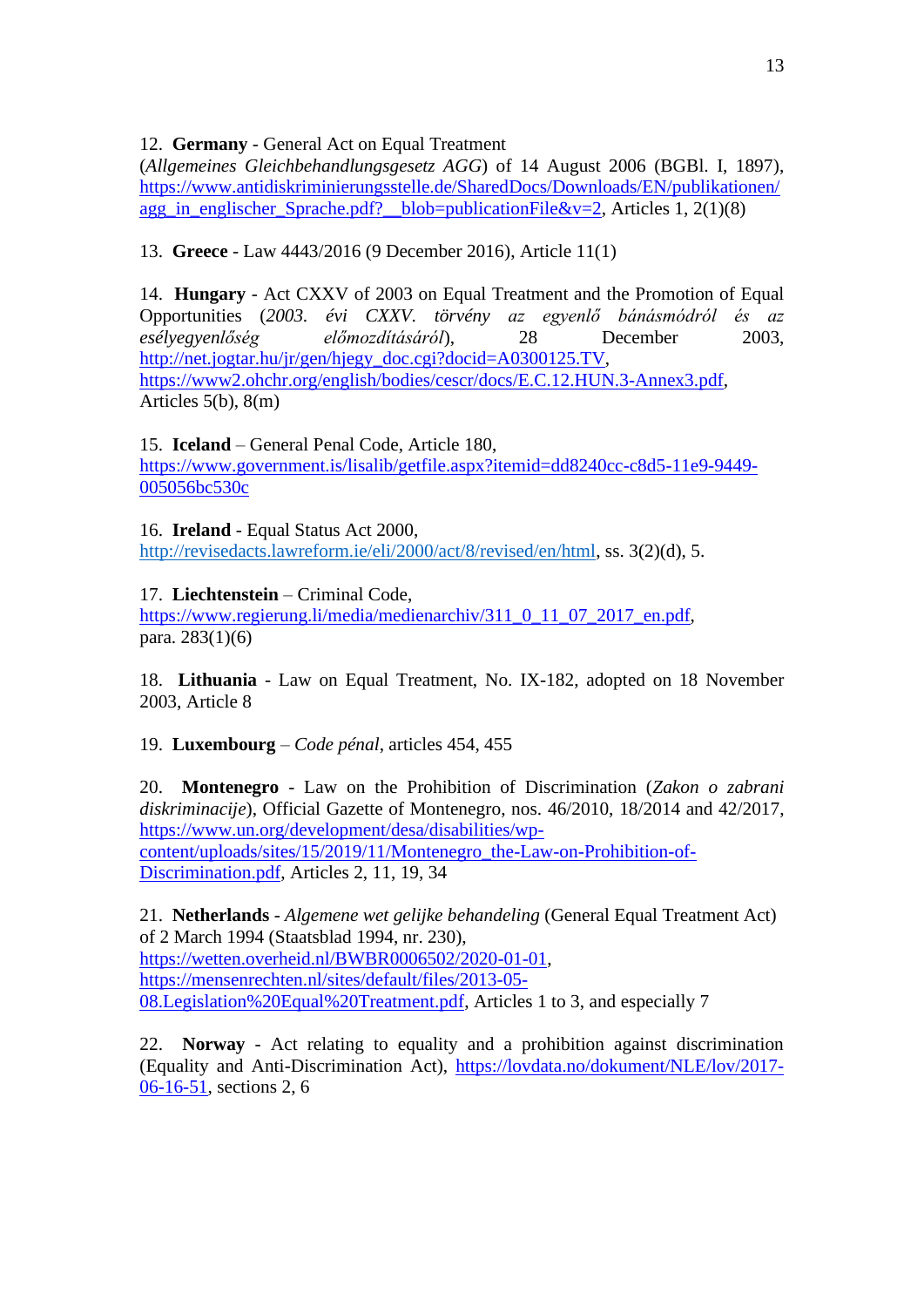23. **Romania** - Government Ordinance 137/2000 regarding the prevention and the punishment of all forms of discrimination (*Ordonanța de Guvern 137/2000 privind prevenirea și sancționarea tuturor formelor de discriminare*), 31 August 2000, [http://legislatie.just.ro/Public/DetaliiDocument/24129,](http://legislatie.just.ro/Public/DetaliiDocument/24129) Article 10

24. **Serbia** - Law on the Prohibition of Discrimination (*Zakon o zabrani diskriminacije*), Official Gazette of the Republic of Serbia, No. 22/2009, 26 March 2009, [http://ravnopravnost.gov.rs/en/legislation/republic-of-serbia-legislation,](http://ravnopravnost.gov.rs/en/legislation/republic-of-serbia-legislation) Articles 2(1), 17, 2

25. **Slovakia** - Act No. 365/2004 on Equal Treatment in Certain Areas and Protection Against Discrimination (Anti-Discrimination Act) (*zákon č. 365/2004 Z. z. o rovnakom zaobchádzaní v niektorých oblastiach a o ochrane pred diskrimináciou a o zmene a doplnení niektorých zákonov (antidiskriminačný zákon)*), [https://www.slov](https://www.slov-lex.sk/pravne-predpisy/SK/ZZ/2004/365/20160102)[lex.sk/pravne-predpisy/SK/ZZ/2004/365/20160102,](https://www.slov-lex.sk/pravne-predpisy/SK/ZZ/2004/365/20160102) Articles 2(1), 5(1)

26. **Slovenia** - Protection against Discrimination Act, Official Gazette of the Republic of Slovenia, No. 33/16 in 21/18, 21 April 2016 (*Zakon o varstvu pred diskriminacijo*), [http://www.pisrs.si/Pis.web/pregledPredpisa?id=ZAKO7273,](http://www.pisrs.si/Pis.web/pregledPredpisa?id=ZAKO7273) [http://www.zagovornik.si/wp-content/uploads/2019/02/PADA-ZVarD\\_EN.pdf,](http://www.zagovornik.si/wp-content/uploads/2019/02/PADA-ZVarD_EN.pdf) Articles 1(1), 2(1)

27. **Sweden** - *Diskrimineringslag* (2008:567) (Discrimination Prohibition Act), Chapter 2, Section 12

28. **Switzerland** – Criminal Code (RS 311), [https://www.admin.ch/opc/en/classified](https://www.admin.ch/opc/en/classified-compilation/19370083/index.html#a261bis)[compilation/19370083/index.html#a261bis,](https://www.admin.ch/opc/en/classified-compilation/19370083/index.html#a261bis) Article 261bis

29. **United Kingdom** – Equality Act 2010 (Great Britain), [https://www.legislation.gov.uk/ukpga/2010/15/contents,](https://www.legislation.gov.uk/ukpga/2010/15/contents) sections 4, 12, 13(1), 29(1), 31(2); Employment Equality (Sexual Orientation) Regulations (Northern Ireland) 2003, [https://www.legislation.gov.uk/nisr/2003/497/contents/made,](https://www.legislation.gov.uk/nisr/2003/497/contents/made) regulations 2(2),  $3(1)(a)$ ,  $5(1)$ 

Law annulled because of procedural defect:

30. **North Macedonia** - Law on Prevention of and Protection against Discrimination, 17 May 2019, [http://www.mtsp.gov.mk/content/pdf/zakoni/ZRO%20Precisten%2074-](http://www.mtsp.gov.mk/content/pdf/zakoni/ZRO%20Precisten%2074-15.pdf) [15.pdf](http://www.mtsp.gov.mk/content/pdf/zakoni/ZRO%20Precisten%2074-15.pdf) (annulled by the Constitutional Court on 14 May 2020, [https://www.ilga](https://www.ilga-europe.org/resources/news/latest-news/decision-constitutional-court-north-macedonia-lppd)[europe.org/resources/news/latest-news/decision-constitutional-court-north](https://www.ilga-europe.org/resources/news/latest-news/decision-constitutional-court-north-macedonia-lppd)[macedonia-lppd\)](https://www.ilga-europe.org/resources/news/latest-news/decision-constitutional-court-north-macedonia-lppd)

**Austria** (legislation in all nine *Länder* but no federal law, so some situations not covered: [https://www.klagsverband.at/gesetze/laender\)](https://www.klagsverband.at/gesetze/laender):

Burgenland - *Gesetz vom 8. Juli 2005 über das Verbot der Diskriminierung auf Grund der … sexuellen Orientierung (Burgenländisches Antidiskriminierungsgesetz - Bgld. ADG)*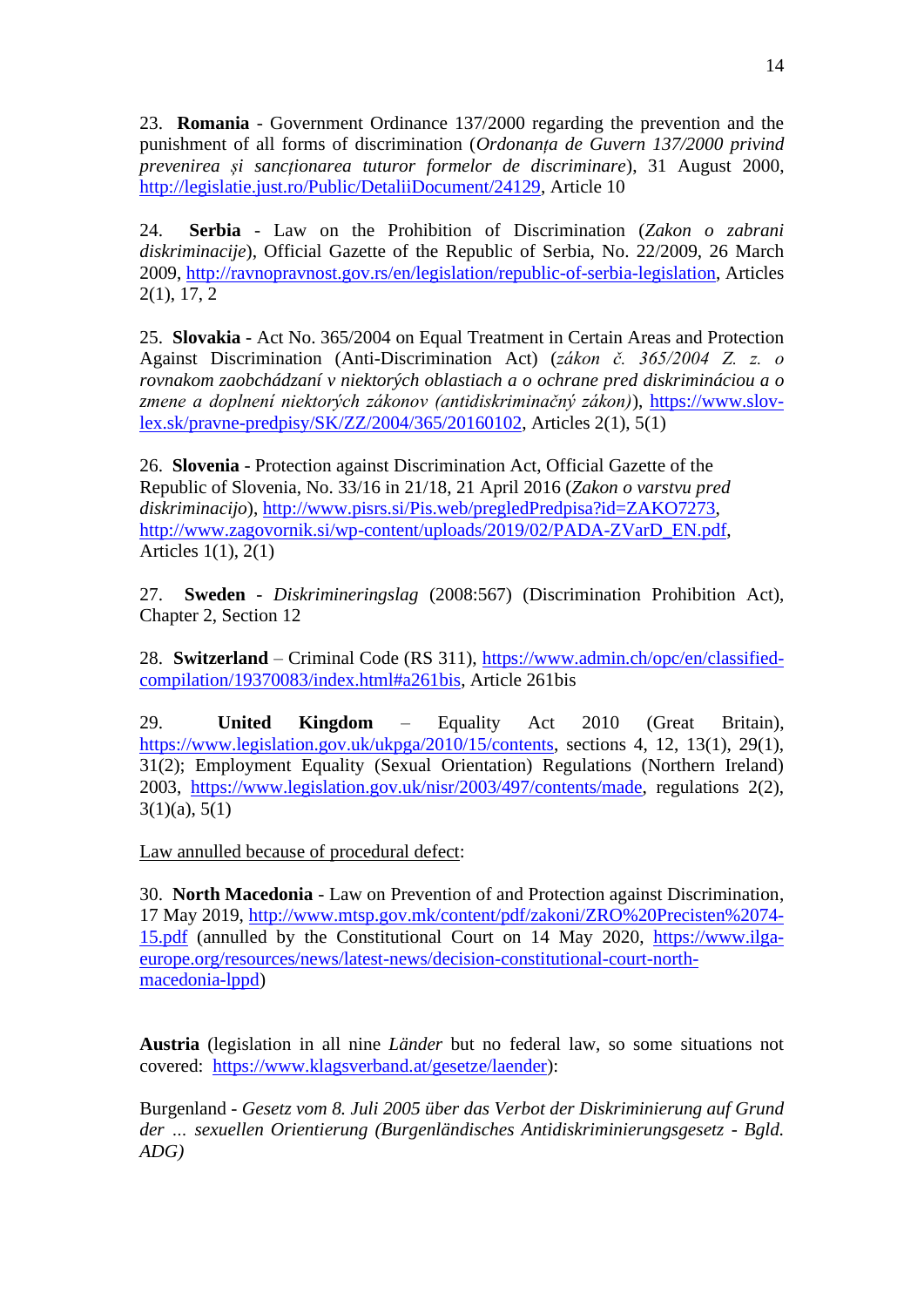Kärnten - *Gesetz über das Verbot der Diskriminierung auf Grund der … sexuellen Orientierung und des Geschlechtes (Kärntner Antidiskriminierungsgesetz - K-ADG)*

Niederösterreich - *Antidiskriminierungsgesetz 2017*

Oberösterreich - *Landesgesetz über das Verbot der Diskriminierung auf Grund der … sexuellen Orientierung (Oö. Antidiskriminierungsgesetz - Oö. ADG)*

Salzburg - *Gesetz vom 1. Februar 2006 über die Gleichbehandlung im Bereich des Landes … (Salzburger Gleichbehandlungsgesetz - S.GBG)*

Steiermark - *Gesetz vom 6. Juli 2004, mit dem ein Gesetz über die Gleichbehandlung im Bereich des Landes … (Landes-Gleichbehandlungsgesetz L-GBG) erlassen wird*

Tirol - *Gesetz vom 1. Februar 2005 über das Verbot von Diskriminierungen (Tiroler Antidiskriminierungsgesetz 2005 – TADG 2005)*

Vorarlberg - *Gesetz über das Verbot der Diskriminierung (Antidiskriminierungsgesetz - ADG)*

Wien - *Gesetz zur Bekämpfung von Diskriminierung (Wiener Antidiskriminierungsgesetz)*

**Spain** (legislation in 9 of 17 *comunidades autónomas*, but no law at the level of the Spanish State):

Andalucía - *Ley 8/2017, de 28 de diciembre, para garantizar los derechos, la igualdad de trato y no discriminación de las personas LGTBI y sus familiares en Andalucía*, [https://www.boe.es/buscar/pdf/2018/BOE-A-2018-1549-consolidado.pdf,](https://www.boe.es/buscar/pdf/2018/BOE-A-2018-1549-consolidado.pdf) art. 49

Aragón - *Ley 18/2018, de 20 de diciembre, de igualdad y protección integral contra la discriminación por razón de orientación sexual, expresión e identidad de género en la Comunidad Autónoma de Aragón*, [http://www.boa.aragon.es/cgi](http://www.boa.aragon.es/cgi-bin/EBOA/BRSCGI?CMD=VEROBJ&MLKOB=1055478702424)[bin/EBOA/BRSCGI?CMD=VEROBJ&MLKOB=1055478702424,](http://www.boa.aragon.es/cgi-bin/EBOA/BRSCGI?CMD=VEROBJ&MLKOB=1055478702424) art. 43

Catalunya - *Llei 11/2014, del 10 d'octubre, per a garantir els drets de lesbianes, gais, bisexuals, transgèneres i intersexuals i per a eradicar l'homofòbia, la bifòbia i la transfòbia*, [https://portaljuridic.gencat.cat/eli/es-ct/l/2014/10/10/11,](https://portaljuridic.gencat.cat/eli/es-ct/l/2014/10/10/11) art. 26

Extremadura - *Ley 12/2015, de 8 de abril, de igualdad social de lesbianas, gais, bisexuales, transexuales, transgénero e intersexuales y de políticas públicas contra la discriminación por orientación sexual e identidad de género en la Comunidad Autónoma de Extremadura*, [https://www.boe.es/buscar/pdf/2015/BOE-A-2015-5015](https://www.boe.es/buscar/pdf/2015/BOE-A-2015-5015-consolidado.pdf) [consolidado.pdf,](https://www.boe.es/buscar/pdf/2015/BOE-A-2015-5015-consolidado.pdf) art. 40

Islas Baleares - *Ley 8/2016, de 30 de mayo, para garantizar los derechos de lesbianas, gays, trans, bisexuales e intersexuales y para erradicar la LGTBI fobia*, [https://www.boe.es/buscar/pdf/2016/BOE-A-2016-6310-consolidado.pdf,](https://www.boe.es/buscar/pdf/2016/BOE-A-2016-6310-consolidado.pdf) art. 26